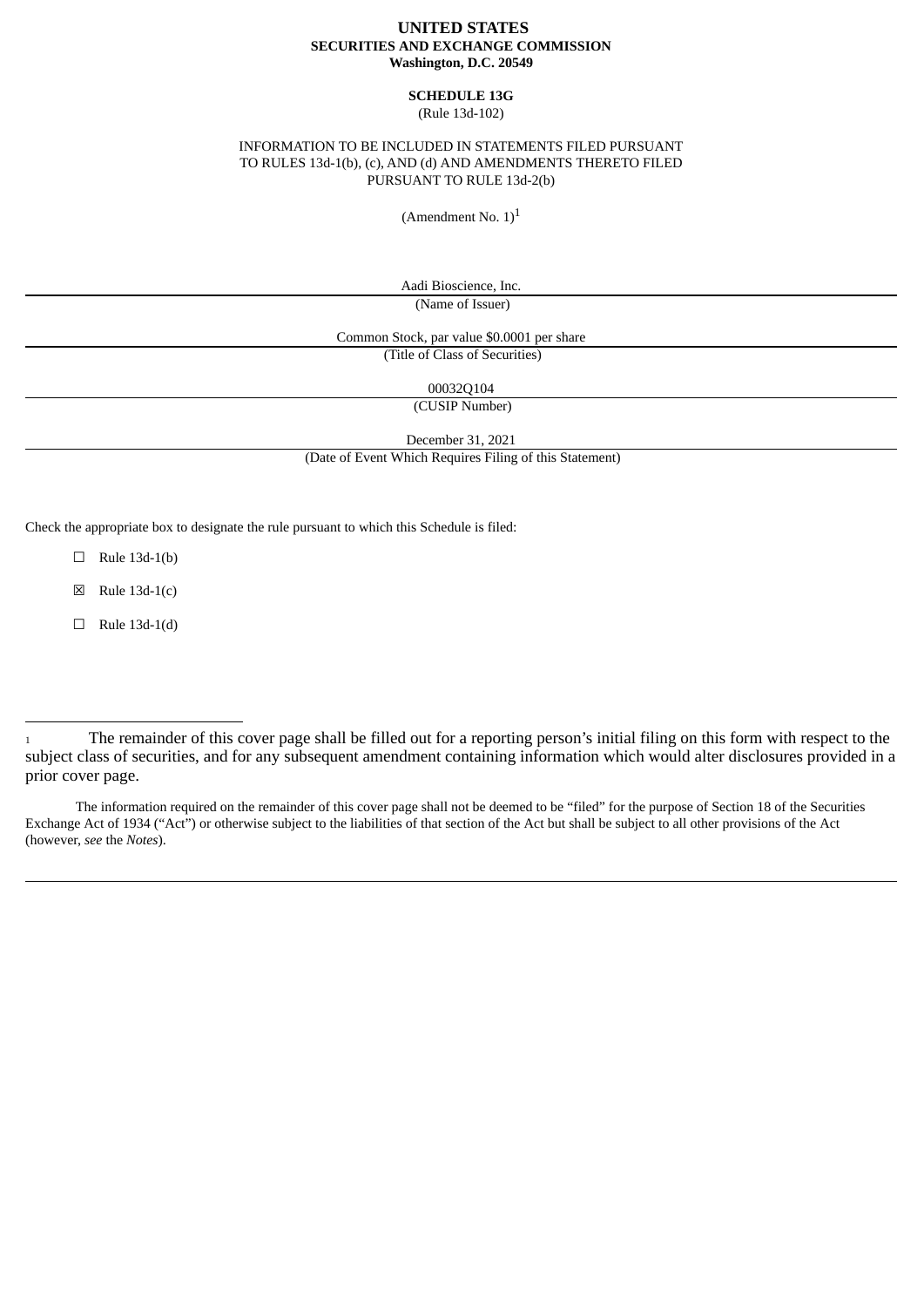| $\mathbf{1}$                           | NAME OF REPORTING PERSON |                                                                      |                        |
|----------------------------------------|--------------------------|----------------------------------------------------------------------|------------------------|
|                                        |                          |                                                                      |                        |
|                                        |                          | Biotechnology Value Fund, L.P.                                       |                        |
| $\overline{2}$                         |                          | <b>CHECK THE APPROPRIATE BOX IF A MEMBER OF A GROUP</b>              | $(a) \boxtimes$<br>(b) |
|                                        |                          |                                                                      |                        |
| 3                                      | <b>SEC USE ONLY</b>      |                                                                      |                        |
|                                        |                          |                                                                      |                        |
| $\overline{4}$                         |                          | CITIZENSHIP OR PLACE OF ORGANIZATION                                 |                        |
|                                        |                          |                                                                      |                        |
|                                        | Delaware                 |                                                                      |                        |
| <b>NUMBER OF</b>                       | 5                        | <b>SOLE VOTING POWER</b>                                             |                        |
| <b>SHARES</b>                          |                          |                                                                      |                        |
| <b>BENEFICIALLY</b><br><b>OWNED BY</b> | 6                        | 0 shares<br><b>SHARED VOTING POWER</b>                               |                        |
| <b>EACH</b>                            |                          |                                                                      |                        |
| <b>REPORTING</b>                       |                          | 465,262                                                              |                        |
| PERSON WITH                            | $\overline{7}$           | <b>SOLE DISPOSITIVE POWER</b>                                        |                        |
|                                        |                          | 0 shares                                                             |                        |
|                                        | 8                        | SHARED DISPOSITIVE POWER                                             |                        |
|                                        |                          |                                                                      |                        |
|                                        |                          | 465,262                                                              |                        |
| 9                                      |                          | AGGREGATE AMOUNT BENEFICIALLY OWNED BY EACH REPORTING PERSON         |                        |
|                                        |                          |                                                                      |                        |
| 10                                     | 465,262                  | CHECK BOX IF THE AGGREGATE AMOUNT IN ROW (9) EXCLUDES CERTAIN SHARES | $\Box$                 |
|                                        |                          |                                                                      |                        |
|                                        |                          |                                                                      |                        |
| 11                                     |                          | PERCENT OF CLASS REPRESENTED BY AMOUNT IN ROW (9)                    |                        |
|                                        | 2.2%                     |                                                                      |                        |
| 12                                     | TYPE OF REPORTING PERSON |                                                                      |                        |
|                                        |                          |                                                                      |                        |
|                                        | PN                       |                                                                      |                        |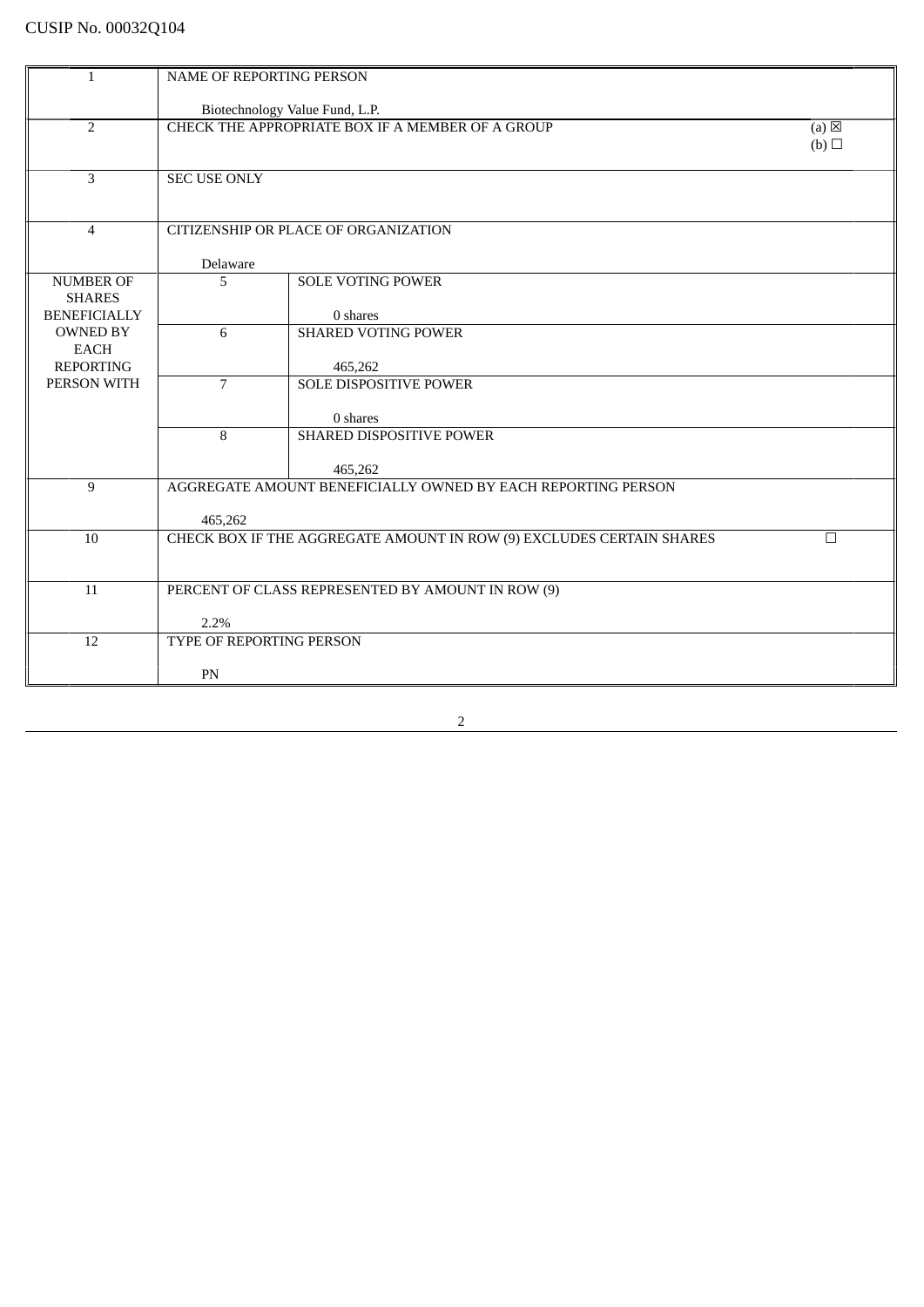| $\mathbf{1}$                    | <b>NAME OF REPORTING PERSON</b> |                                                                      |                 |
|---------------------------------|---------------------------------|----------------------------------------------------------------------|-----------------|
|                                 |                                 |                                                                      |                 |
|                                 | <b>BVF I GP LLC</b>             |                                                                      |                 |
| $\overline{2}$                  |                                 | CHECK THE APPROPRIATE BOX IF A MEMBER OF A GROUP                     | $(a) \boxtimes$ |
|                                 |                                 |                                                                      | (b)             |
| 3                               | <b>SEC USE ONLY</b>             |                                                                      |                 |
|                                 |                                 |                                                                      |                 |
|                                 |                                 |                                                                      |                 |
| $\overline{4}$                  |                                 | CITIZENSHIP OR PLACE OF ORGANIZATION                                 |                 |
|                                 | Delaware                        |                                                                      |                 |
| <b>NUMBER OF</b>                | 5                               | <b>SOLE VOTING POWER</b>                                             |                 |
| <b>SHARES</b>                   |                                 |                                                                      |                 |
| <b>BENEFICIALLY</b>             |                                 | 0 shares                                                             |                 |
| <b>OWNED BY</b>                 | 6                               | <b>SHARED VOTING POWER</b>                                           |                 |
| <b>EACH</b>                     |                                 |                                                                      |                 |
| <b>REPORTING</b><br>PERSON WITH |                                 | 465,262                                                              |                 |
|                                 | $\overline{7}$                  | <b>SOLE DISPOSITIVE POWER</b>                                        |                 |
|                                 |                                 | 0 shares                                                             |                 |
|                                 | 8                               | SHARED DISPOSITIVE POWER                                             |                 |
|                                 |                                 |                                                                      |                 |
|                                 |                                 | 465,262                                                              |                 |
| 9                               |                                 | AGGREGATE AMOUNT BENEFICIALLY OWNED BY EACH REPORTING PERSON         |                 |
|                                 | 465,262                         |                                                                      |                 |
| 10                              |                                 | CHECK BOX IF THE AGGREGATE AMOUNT IN ROW (9) EXCLUDES CERTAIN SHARES | $\Box$          |
|                                 |                                 |                                                                      |                 |
|                                 |                                 |                                                                      |                 |
| 11                              |                                 | PERCENT OF CLASS REPRESENTED BY AMOUNT IN ROW (9)                    |                 |
|                                 | 2.2%                            |                                                                      |                 |
| 12                              | <b>TYPE OF REPORTING PERSON</b> |                                                                      |                 |
|                                 |                                 |                                                                      |                 |
|                                 | 00                              |                                                                      |                 |
|                                 |                                 |                                                                      |                 |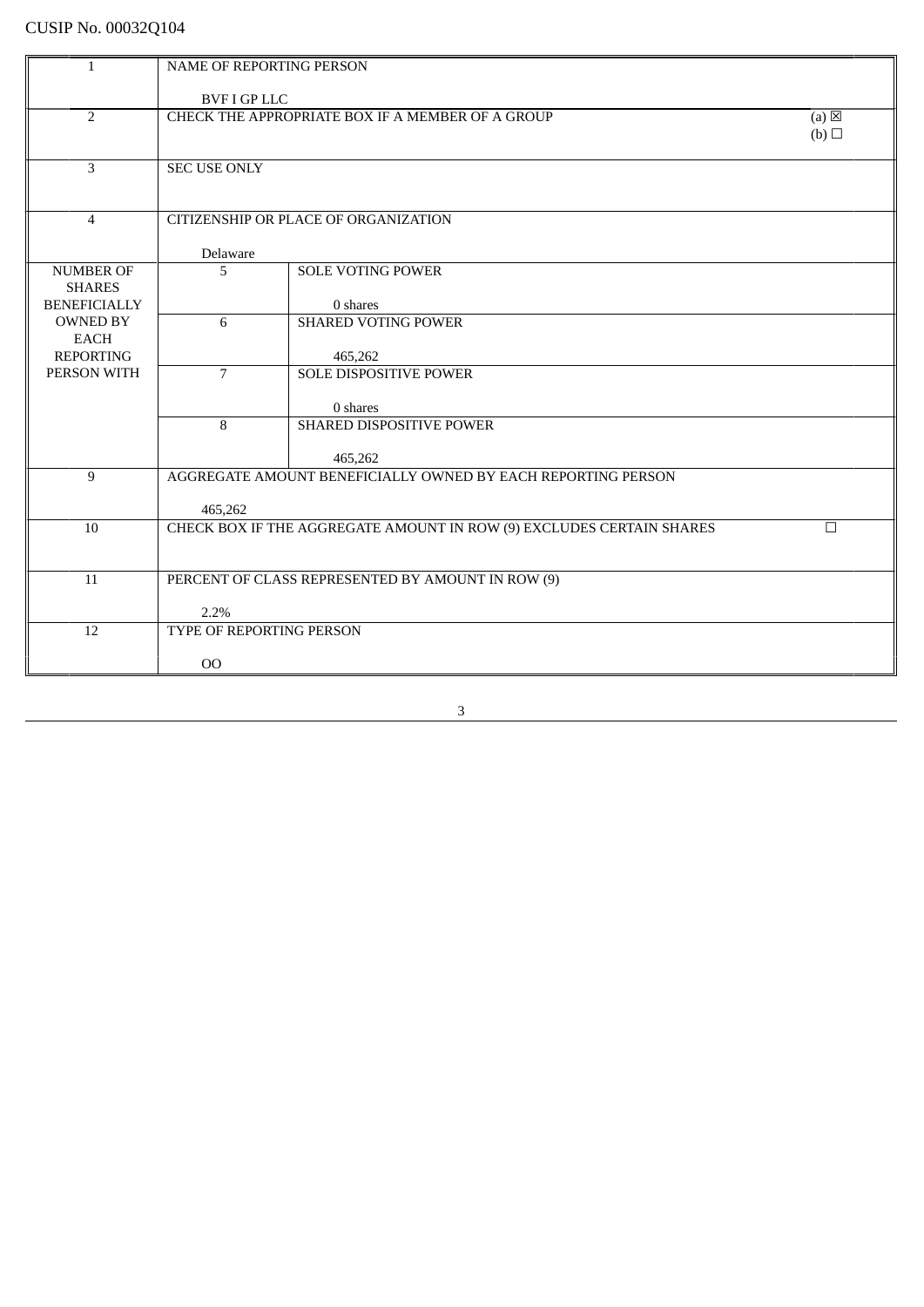| $\mathbf{1}$                           | NAME OF REPORTING PERSON         |                                                                      |                 |
|----------------------------------------|----------------------------------|----------------------------------------------------------------------|-----------------|
|                                        |                                  |                                                                      |                 |
|                                        |                                  | Biotechnology Value Fund II, L.P.                                    |                 |
| $\overline{2}$                         |                                  | CHECK THE APPROPRIATE BOX IF A MEMBER OF A GROUP                     | $(a) \boxtimes$ |
|                                        |                                  |                                                                      | (b)             |
| 3                                      | <b>SEC USE ONLY</b>              |                                                                      |                 |
|                                        |                                  |                                                                      |                 |
|                                        |                                  |                                                                      |                 |
| $\overline{4}$                         |                                  | CITIZENSHIP OR PLACE OF ORGANIZATION                                 |                 |
|                                        | Delaware                         |                                                                      |                 |
| <b>NUMBER OF</b>                       | 5                                | <b>SOLE VOTING POWER</b>                                             |                 |
| <b>SHARES</b>                          |                                  |                                                                      |                 |
| <b>BENEFICIALLY</b><br><b>OWNED BY</b> |                                  | 0 shares                                                             |                 |
| <b>EACH</b>                            | 6                                | <b>SHARED VOTING POWER</b>                                           |                 |
| <b>REPORTING</b>                       |                                  | 367,980                                                              |                 |
| PERSON WITH                            | $\overline{7}$                   | SOLE DISPOSITIVE POWER                                               |                 |
|                                        |                                  |                                                                      |                 |
|                                        |                                  | 0 shares                                                             |                 |
|                                        | 8                                | SHARED DISPOSITIVE POWER                                             |                 |
|                                        |                                  | 367,980                                                              |                 |
| 9                                      |                                  | AGGREGATE AMOUNT BENEFICIALLY OWNED BY EACH REPORTING PERSON         |                 |
|                                        |                                  |                                                                      |                 |
| 10                                     | 367,980                          | CHECK BOX IF THE AGGREGATE AMOUNT IN ROW (9) EXCLUDES CERTAIN SHARES | $\Box$          |
|                                        |                                  |                                                                      |                 |
|                                        |                                  |                                                                      |                 |
| 11                                     |                                  | PERCENT OF CLASS REPRESENTED BY AMOUNT IN ROW (9)                    |                 |
|                                        |                                  |                                                                      |                 |
| 12                                     | 1.8%<br>TYPE OF REPORTING PERSON |                                                                      |                 |
|                                        |                                  |                                                                      |                 |
|                                        | PN                               |                                                                      |                 |
|                                        |                                  |                                                                      |                 |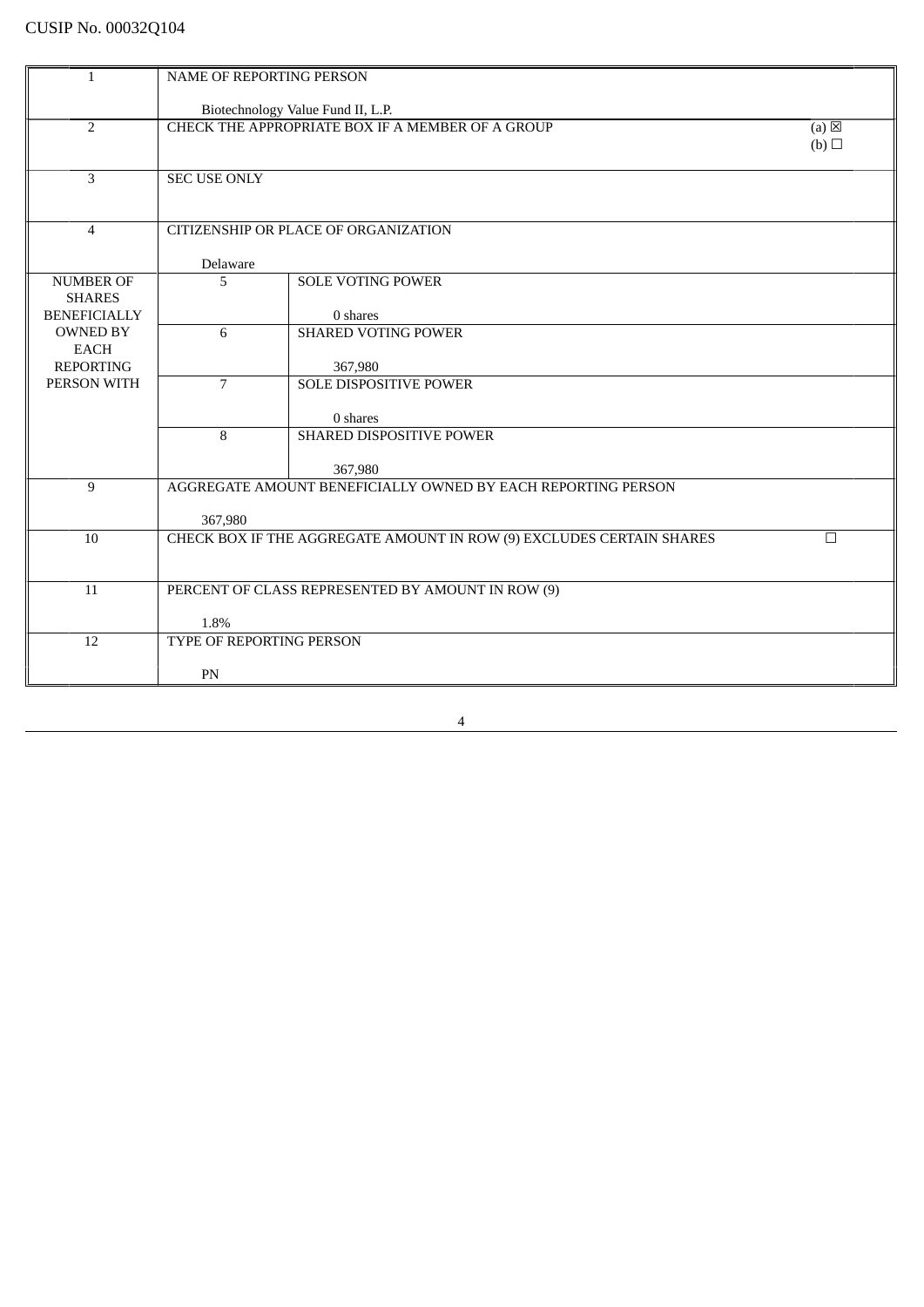| 1                   | <b>NAME OF REPORTING PERSON</b> |                                                                      |                 |
|---------------------|---------------------------------|----------------------------------------------------------------------|-----------------|
|                     |                                 |                                                                      |                 |
|                     | <b>BVF II GP LLC</b>            |                                                                      |                 |
| $\overline{2}$      |                                 | CHECK THE APPROPRIATE BOX IF A MEMBER OF A GROUP                     | $(a) \boxtimes$ |
|                     |                                 |                                                                      | (b)             |
|                     |                                 |                                                                      |                 |
| 3                   | <b>SEC USE ONLY</b>             |                                                                      |                 |
|                     |                                 |                                                                      |                 |
| $\overline{4}$      |                                 | CITIZENSHIP OR PLACE OF ORGANIZATION                                 |                 |
|                     |                                 |                                                                      |                 |
|                     | Delaware                        |                                                                      |                 |
| <b>NUMBER OF</b>    | 5                               | <b>SOLE VOTING POWER</b>                                             |                 |
| <b>SHARES</b>       |                                 |                                                                      |                 |
| <b>BENEFICIALLY</b> |                                 | 0 shares                                                             |                 |
| <b>OWNED BY</b>     | 6                               | <b>SHARED VOTING POWER</b>                                           |                 |
| <b>EACH</b>         |                                 |                                                                      |                 |
| <b>REPORTING</b>    |                                 | 367,980                                                              |                 |
| PERSON WITH         | $\overline{7}$                  | <b>SOLE DISPOSITIVE POWER</b>                                        |                 |
|                     |                                 | 0 shares                                                             |                 |
|                     | 8                               | SHARED DISPOSITIVE POWER                                             |                 |
|                     |                                 |                                                                      |                 |
|                     |                                 | 367,980                                                              |                 |
| $\overline{9}$      |                                 | AGGREGATE AMOUNT BENEFICIALLY OWNED BY EACH REPORTING PERSON         |                 |
|                     |                                 |                                                                      |                 |
|                     | 367,980                         |                                                                      |                 |
| 10                  |                                 | CHECK BOX IF THE AGGREGATE AMOUNT IN ROW (9) EXCLUDES CERTAIN SHARES | $\Box$          |
|                     |                                 |                                                                      |                 |
|                     |                                 |                                                                      |                 |
| 11                  |                                 | PERCENT OF CLASS REPRESENTED BY AMOUNT IN ROW (9)                    |                 |
|                     | 1.8%                            |                                                                      |                 |
| 12                  | TYPE OF REPORTING PERSON        |                                                                      |                 |
|                     |                                 |                                                                      |                 |
|                     | O <sub>O</sub>                  |                                                                      |                 |
|                     |                                 |                                                                      |                 |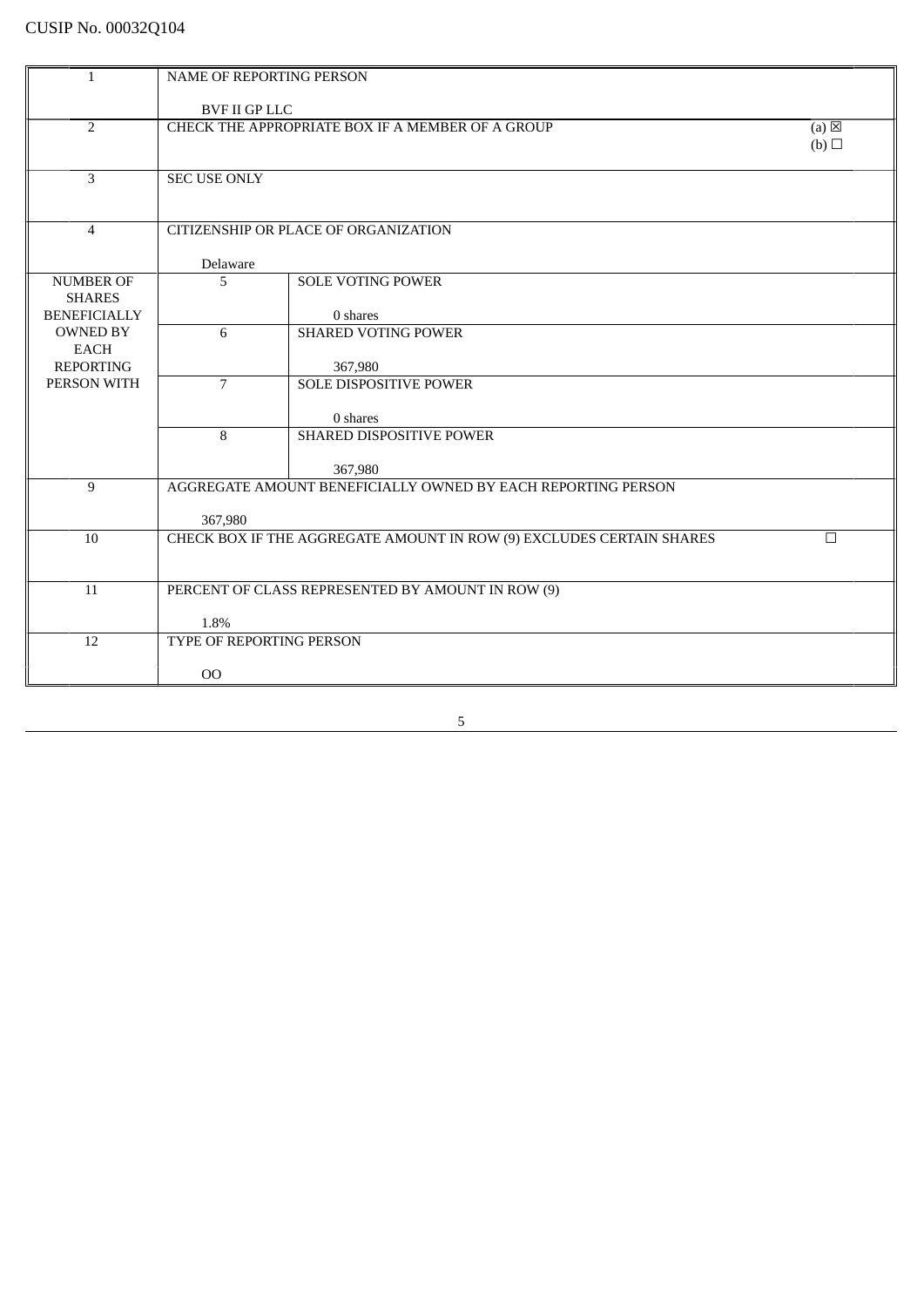| $\mathbf{1}$                           | NAME OF REPORTING PERSON                 |                                                                                            |                 |
|----------------------------------------|------------------------------------------|--------------------------------------------------------------------------------------------|-----------------|
|                                        |                                          |                                                                                            |                 |
| $\overline{2}$                         |                                          | Biotechnology Value Trading Fund OS LP<br>CHECK THE APPROPRIATE BOX IF A MEMBER OF A GROUP | $(a) \boxtimes$ |
|                                        |                                          |                                                                                            | (b)             |
|                                        |                                          |                                                                                            |                 |
| 3                                      | <b>SEC USE ONLY</b>                      |                                                                                            |                 |
|                                        |                                          |                                                                                            |                 |
| $\overline{4}$                         |                                          | CITIZENSHIP OR PLACE OF ORGANIZATION                                                       |                 |
|                                        |                                          |                                                                                            |                 |
|                                        | Cayman Islands                           |                                                                                            |                 |
| <b>NUMBER OF</b>                       | 5                                        | <b>SOLE VOTING POWER</b>                                                                   |                 |
| <b>SHARES</b>                          |                                          |                                                                                            |                 |
| <b>BENEFICIALLY</b><br><b>OWNED BY</b> | 6                                        | 0 shares<br><b>SHARED VOTING POWER</b>                                                     |                 |
| <b>EACH</b>                            |                                          |                                                                                            |                 |
| <b>REPORTING</b>                       |                                          | 49,493                                                                                     |                 |
| PERSON WITH                            | $\overline{7}$                           | SOLE DISPOSITIVE POWER                                                                     |                 |
|                                        |                                          |                                                                                            |                 |
|                                        |                                          | 0 shares                                                                                   |                 |
|                                        | 8                                        | SHARED DISPOSITIVE POWER                                                                   |                 |
|                                        |                                          | 49,493                                                                                     |                 |
| 9                                      |                                          | AGGREGATE AMOUNT BENEFICIALLY OWNED BY EACH REPORTING PERSON                               |                 |
|                                        |                                          |                                                                                            |                 |
| 10                                     | 49,493                                   | CHECK BOX IF THE AGGREGATE AMOUNT IN ROW (9) EXCLUDES CERTAIN SHARES                       | $\Box$          |
|                                        |                                          |                                                                                            |                 |
|                                        |                                          |                                                                                            |                 |
| 11                                     |                                          | PERCENT OF CLASS REPRESENTED BY AMOUNT IN ROW (9)                                          |                 |
|                                        |                                          |                                                                                            |                 |
| 12                                     | Less than 1%<br>TYPE OF REPORTING PERSON |                                                                                            |                 |
|                                        |                                          |                                                                                            |                 |
|                                        | PN                                       |                                                                                            |                 |
|                                        |                                          |                                                                                            |                 |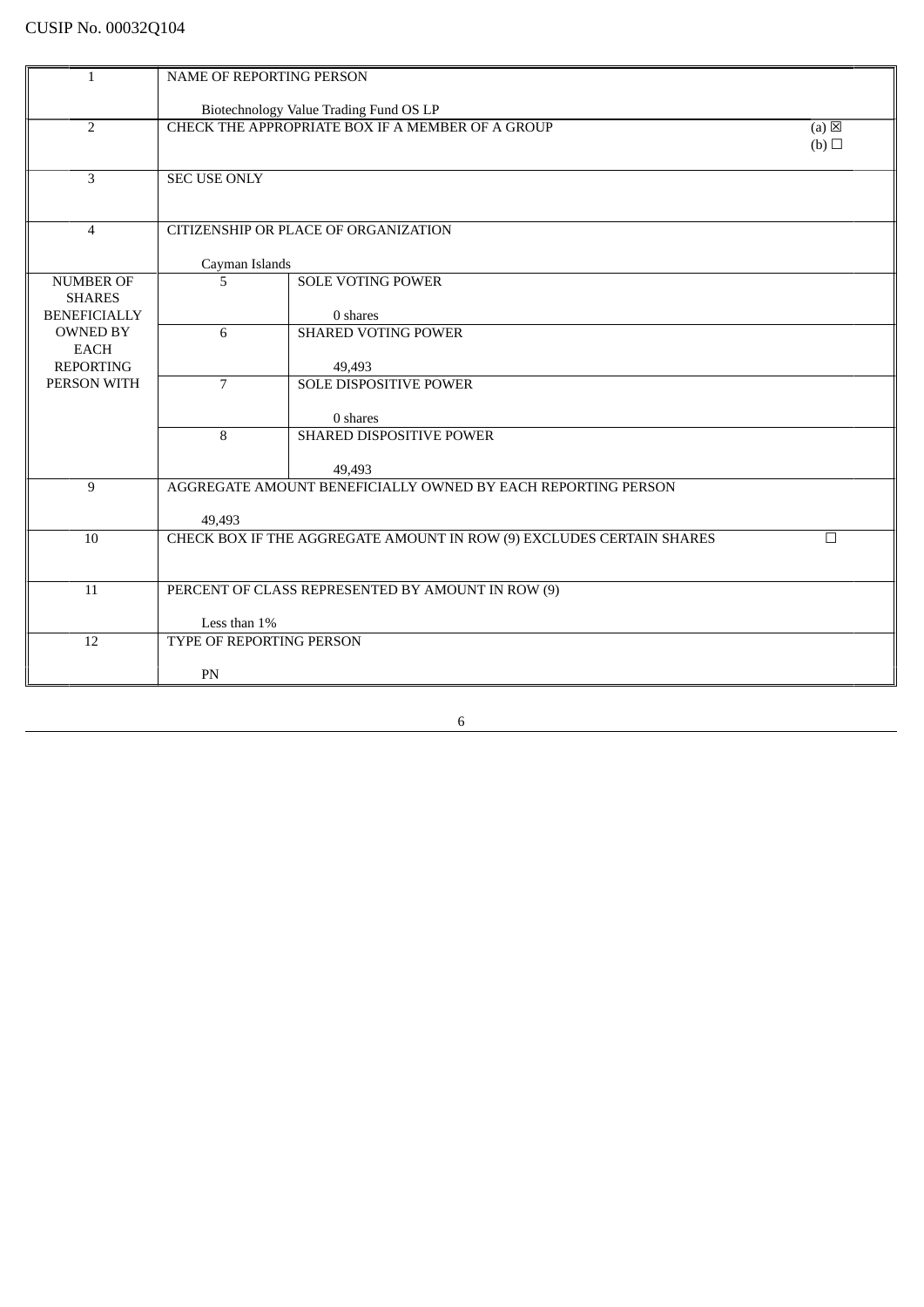| <b>NAME OF REPORTING PERSON</b><br>1<br>BVF Partners OS Ltd.<br>$\overline{2}$<br>CHECK THE APPROPRIATE BOX IF A MEMBER OF A GROUP<br>$(a) \boxtimes$<br>(b)<br>$\overline{3}$<br><b>SEC USE ONLY</b><br>CITIZENSHIP OR PLACE OF ORGANIZATION<br>$\overline{4}$<br>Cayman Islands<br>5<br><b>SOLE VOTING POWER</b><br><b>NUMBER OF</b><br><b>SHARES</b> |
|---------------------------------------------------------------------------------------------------------------------------------------------------------------------------------------------------------------------------------------------------------------------------------------------------------------------------------------------------------|
|                                                                                                                                                                                                                                                                                                                                                         |
|                                                                                                                                                                                                                                                                                                                                                         |
|                                                                                                                                                                                                                                                                                                                                                         |
|                                                                                                                                                                                                                                                                                                                                                         |
|                                                                                                                                                                                                                                                                                                                                                         |
|                                                                                                                                                                                                                                                                                                                                                         |
|                                                                                                                                                                                                                                                                                                                                                         |
|                                                                                                                                                                                                                                                                                                                                                         |
|                                                                                                                                                                                                                                                                                                                                                         |
|                                                                                                                                                                                                                                                                                                                                                         |
|                                                                                                                                                                                                                                                                                                                                                         |
|                                                                                                                                                                                                                                                                                                                                                         |
| <b>BENEFICIALLY</b><br>0 shares                                                                                                                                                                                                                                                                                                                         |
| <b>SHARED VOTING POWER</b><br><b>OWNED BY</b><br>6                                                                                                                                                                                                                                                                                                      |
| <b>EACH</b><br><b>REPORTING</b><br>49,493                                                                                                                                                                                                                                                                                                               |
| PERSON WITH<br><b>SOLE DISPOSITIVE POWER</b><br>$\overline{7}$                                                                                                                                                                                                                                                                                          |
|                                                                                                                                                                                                                                                                                                                                                         |
| 0 shares                                                                                                                                                                                                                                                                                                                                                |
| 8<br>SHARED DISPOSITIVE POWER                                                                                                                                                                                                                                                                                                                           |
|                                                                                                                                                                                                                                                                                                                                                         |
| 49,493<br>9<br>AGGREGATE AMOUNT BENEFICIALLY OWNED BY EACH REPORTING PERSON                                                                                                                                                                                                                                                                             |
|                                                                                                                                                                                                                                                                                                                                                         |
| 49,493                                                                                                                                                                                                                                                                                                                                                  |
| 10<br>CHECK BOX IF THE AGGREGATE AMOUNT IN ROW (9) EXCLUDES CERTAIN SHARES<br>$\Box$                                                                                                                                                                                                                                                                    |
|                                                                                                                                                                                                                                                                                                                                                         |
|                                                                                                                                                                                                                                                                                                                                                         |
| PERCENT OF CLASS REPRESENTED BY AMOUNT IN ROW (9)<br>11                                                                                                                                                                                                                                                                                                 |
| Less than 1%                                                                                                                                                                                                                                                                                                                                            |
| 12<br><b>TYPE OF REPORTING PERSON</b>                                                                                                                                                                                                                                                                                                                   |
|                                                                                                                                                                                                                                                                                                                                                         |
| CO                                                                                                                                                                                                                                                                                                                                                      |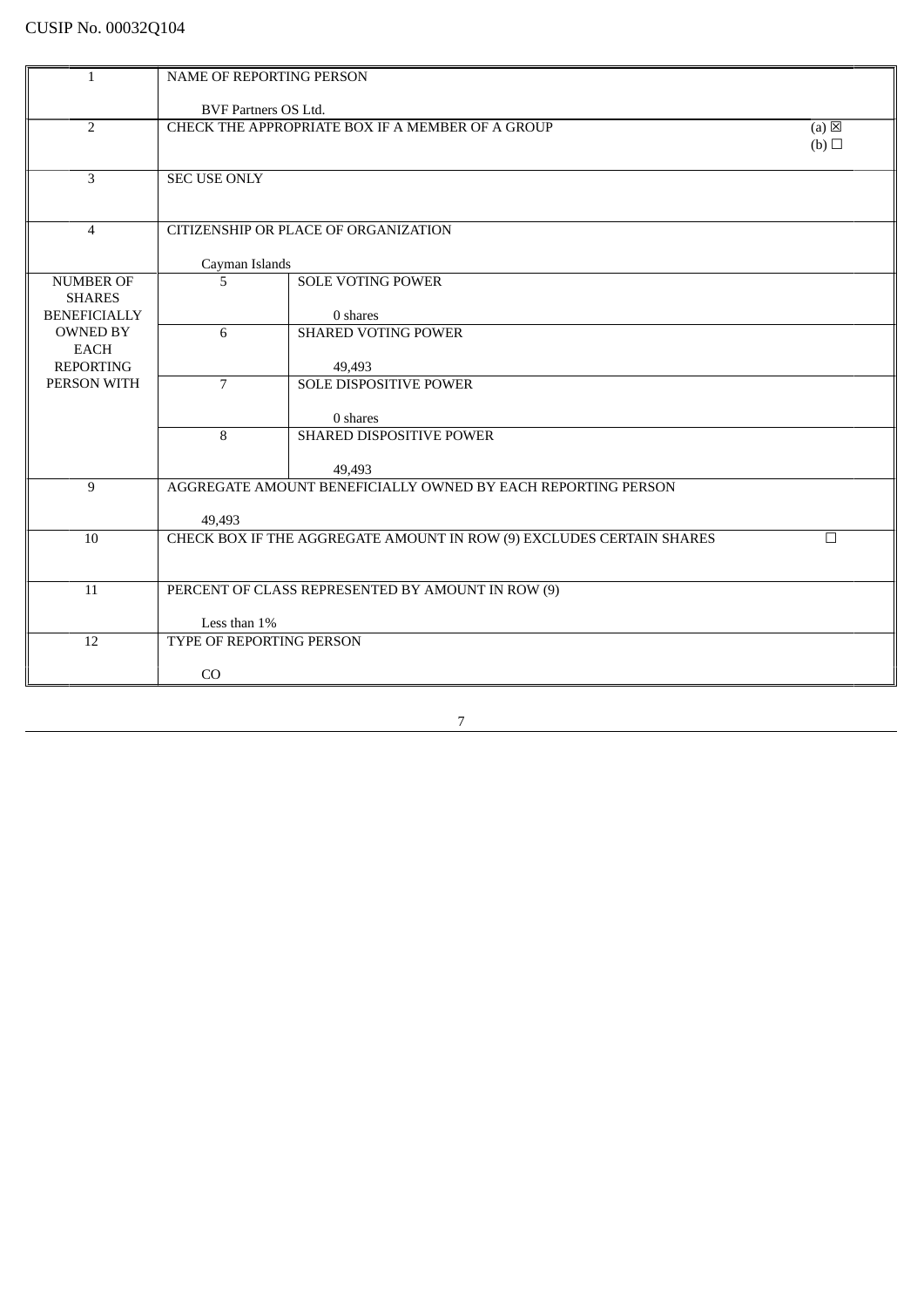| $\mathbf{1}$                           | <b>NAME OF REPORTING PERSON</b> |                                                                      |                          |
|----------------------------------------|---------------------------------|----------------------------------------------------------------------|--------------------------|
|                                        |                                 |                                                                      |                          |
| $\overline{2}$                         |                                 | BVF GP HOLDINGS LLC                                                  |                          |
|                                        |                                 | CHECK THE APPROPRIATE BOX IF A MEMBER OF A GROUP                     | $(a)$ $\boxtimes$<br>(b) |
|                                        |                                 |                                                                      |                          |
| 3                                      | <b>SEC USE ONLY</b>             |                                                                      |                          |
|                                        |                                 |                                                                      |                          |
| $\overline{4}$                         |                                 | CITIZENSHIP OR PLACE OF ORGANIZATION                                 |                          |
|                                        |                                 |                                                                      |                          |
|                                        | Delaware                        |                                                                      |                          |
| <b>NUMBER OF</b>                       | 5                               | <b>SOLE VOTING POWER</b>                                             |                          |
| <b>SHARES</b>                          |                                 |                                                                      |                          |
| <b>BENEFICIALLY</b><br><b>OWNED BY</b> | 6                               | 0 shares<br><b>SHARED VOTING POWER</b>                               |                          |
| <b>EACH</b>                            |                                 |                                                                      |                          |
| <b>REPORTING</b>                       |                                 | 833,242                                                              |                          |
| PERSON WITH                            | $\overline{7}$                  | <b>SOLE DISPOSITIVE POWER</b>                                        |                          |
|                                        |                                 |                                                                      |                          |
|                                        | 8                               | 0 shares<br>SHARED DISPOSITIVE POWER                                 |                          |
|                                        |                                 |                                                                      |                          |
|                                        |                                 | 833,242                                                              |                          |
| 9                                      |                                 | AGGREGATE AMOUNT BENEFICIALLY OWNED BY EACH REPORTING PERSON         |                          |
|                                        | 833,242                         |                                                                      |                          |
| 10                                     |                                 | CHECK BOX IF THE AGGREGATE AMOUNT IN ROW (9) EXCLUDES CERTAIN SHARES | $\Box$                   |
|                                        |                                 |                                                                      |                          |
|                                        |                                 |                                                                      |                          |
| 11                                     |                                 | PERCENT OF CLASS REPRESENTED BY AMOUNT IN ROW (9)                    |                          |
|                                        | 4.0%                            |                                                                      |                          |
| 12                                     | TYPE OF REPORTING PERSON        |                                                                      |                          |
|                                        |                                 |                                                                      |                          |
|                                        | O <sub>O</sub>                  |                                                                      |                          |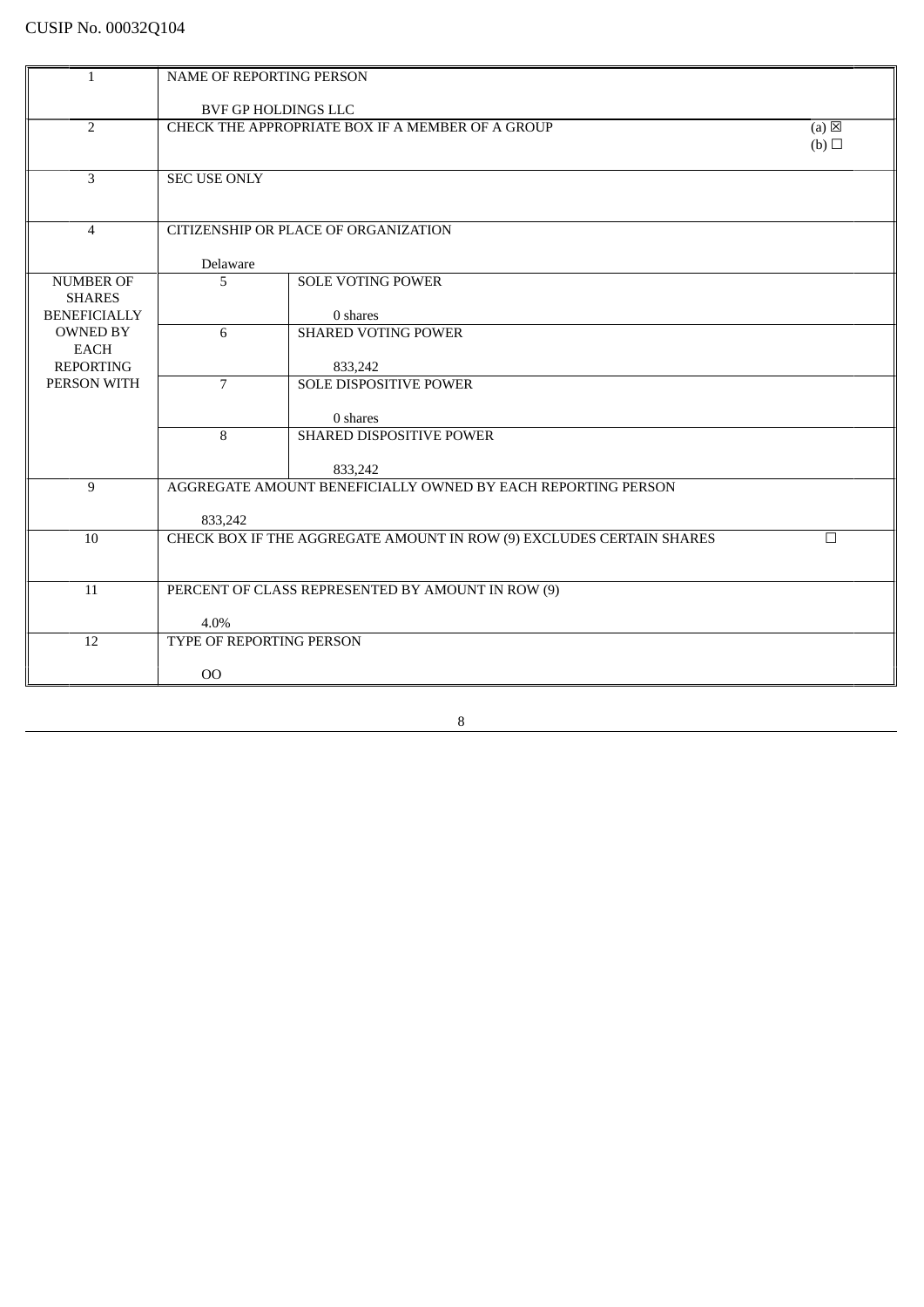| 1                               | <b>NAME OF REPORTING PERSON</b> |                                                                      |                 |
|---------------------------------|---------------------------------|----------------------------------------------------------------------|-----------------|
|                                 |                                 |                                                                      |                 |
|                                 | <b>BVF Partners L.P.</b>        |                                                                      |                 |
| $\overline{2}$                  |                                 | CHECK THE APPROPRIATE BOX IF A MEMBER OF A GROUP                     | $(a) \boxtimes$ |
|                                 |                                 |                                                                      | (b)             |
|                                 |                                 |                                                                      |                 |
| 3                               | <b>SEC USE ONLY</b>             |                                                                      |                 |
|                                 |                                 |                                                                      |                 |
| $\overline{4}$                  |                                 | CITIZENSHIP OR PLACE OF ORGANIZATION                                 |                 |
|                                 |                                 |                                                                      |                 |
|                                 | Delaware                        |                                                                      |                 |
| <b>NUMBER OF</b>                | 5                               | <b>SOLE VOTING POWER</b>                                             |                 |
| <b>SHARES</b>                   |                                 |                                                                      |                 |
| <b>BENEFICIALLY</b>             |                                 | 0 shares                                                             |                 |
| <b>OWNED BY</b>                 | 6                               | <b>SHARED VOTING POWER</b>                                           |                 |
| <b>EACH</b>                     |                                 |                                                                      |                 |
| <b>REPORTING</b><br>PERSON WITH |                                 | 899,392                                                              |                 |
|                                 | $\overline{7}$                  | <b>SOLE DISPOSITIVE POWER</b>                                        |                 |
|                                 |                                 | 0 shares                                                             |                 |
|                                 | 8                               | SHARED DISPOSITIVE POWER                                             |                 |
|                                 |                                 |                                                                      |                 |
|                                 |                                 | 899,392                                                              |                 |
| 9                               |                                 | AGGREGATE AMOUNT BENEFICIALLY OWNED BY EACH REPORTING PERSON         |                 |
|                                 |                                 |                                                                      |                 |
|                                 | 899,392                         |                                                                      |                 |
| 10                              |                                 | CHECK BOX IF THE AGGREGATE AMOUNT IN ROW (9) EXCLUDES CERTAIN SHARES | $\Box$          |
|                                 |                                 |                                                                      |                 |
| 11                              |                                 |                                                                      |                 |
|                                 |                                 | PERCENT OF CLASS REPRESENTED BY AMOUNT IN ROW (9)                    |                 |
|                                 | 4.3%                            |                                                                      |                 |
| 12                              | TYPE OF REPORTING PERSON        |                                                                      |                 |
|                                 |                                 |                                                                      |                 |
|                                 | PN, IA                          |                                                                      |                 |
|                                 |                                 |                                                                      |                 |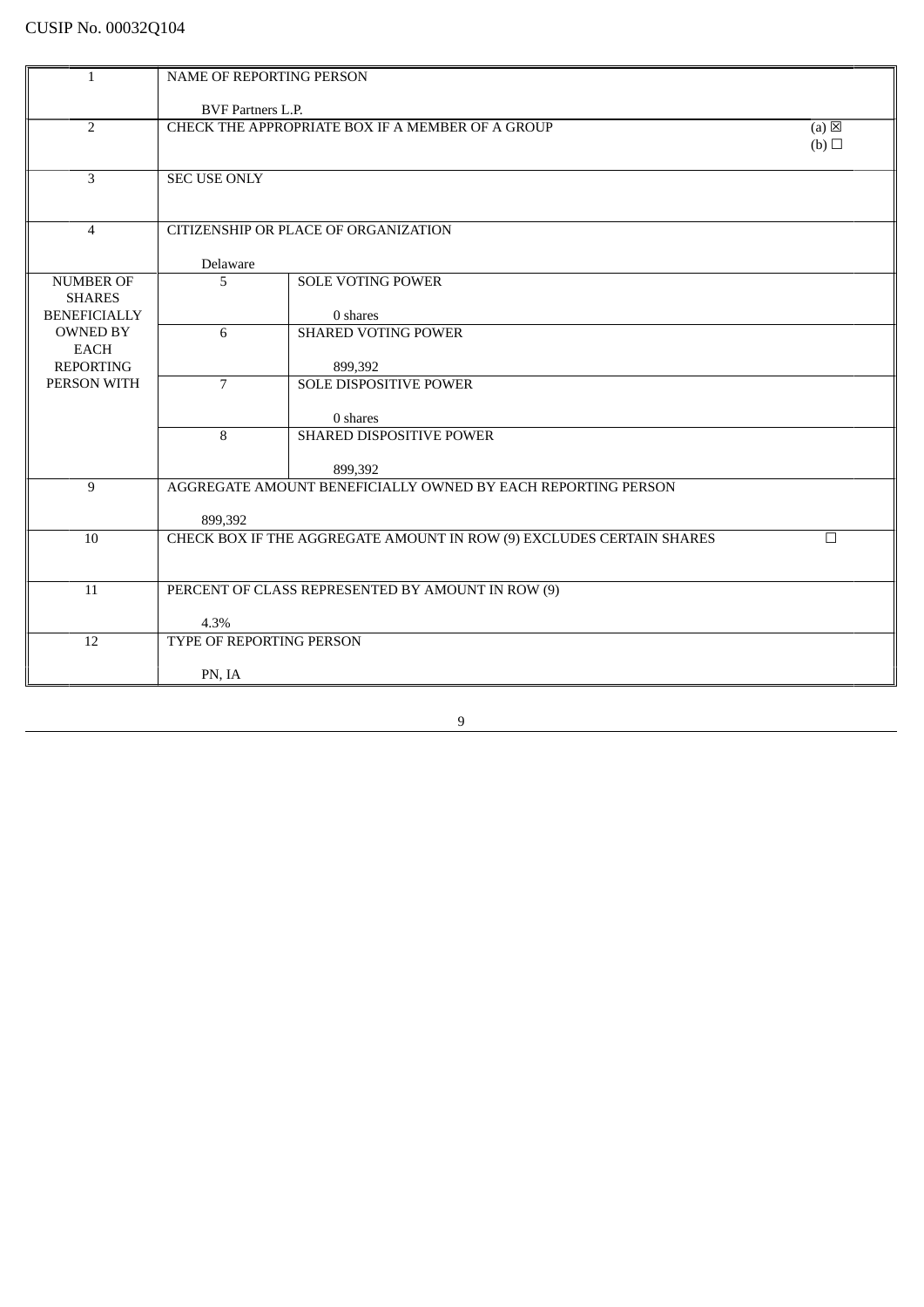| $\mathbf{1}$        | <b>NAME OF REPORTING PERSON</b> |                                                                      |                 |
|---------------------|---------------------------------|----------------------------------------------------------------------|-----------------|
|                     |                                 |                                                                      |                 |
|                     | BVF Inc.                        |                                                                      |                 |
| $\overline{2}$      |                                 | CHECK THE APPROPRIATE BOX IF A MEMBER OF A GROUP                     | $(a) \boxtimes$ |
|                     |                                 |                                                                      | (b)             |
|                     |                                 |                                                                      |                 |
| $\overline{3}$      | <b>SEC USE ONLY</b>             |                                                                      |                 |
|                     |                                 |                                                                      |                 |
|                     |                                 |                                                                      |                 |
| $\overline{4}$      |                                 | CITIZENSHIP OR PLACE OF ORGANIZATION                                 |                 |
|                     |                                 |                                                                      |                 |
| <b>NUMBER OF</b>    | Delaware<br>5                   | <b>SOLE VOTING POWER</b>                                             |                 |
| <b>SHARES</b>       |                                 |                                                                      |                 |
| <b>BENEFICIALLY</b> |                                 | 0 shares                                                             |                 |
| <b>OWNED BY</b>     | 6                               | <b>SHARED VOTING POWER</b>                                           |                 |
| <b>EACH</b>         |                                 |                                                                      |                 |
| <b>REPORTING</b>    |                                 | 899,392                                                              |                 |
| PERSON WITH         | $\overline{7}$                  | <b>SOLE DISPOSITIVE POWER</b>                                        |                 |
|                     |                                 |                                                                      |                 |
|                     |                                 | 0 shares                                                             |                 |
|                     | 8                               | SHARED DISPOSITIVE POWER                                             |                 |
|                     |                                 |                                                                      |                 |
|                     |                                 | 899,392                                                              |                 |
| 9                   |                                 | AGGREGATE AMOUNT BENEFICIALLY OWNED BY EACH REPORTING PERSON         |                 |
|                     |                                 |                                                                      |                 |
|                     | 899,392                         |                                                                      |                 |
| 10                  |                                 | CHECK BOX IF THE AGGREGATE AMOUNT IN ROW (9) EXCLUDES CERTAIN SHARES | $\Box$          |
|                     |                                 |                                                                      |                 |
| 11                  |                                 | PERCENT OF CLASS REPRESENTED BY AMOUNT IN ROW (9)                    |                 |
|                     |                                 |                                                                      |                 |
|                     | 4.3%                            |                                                                      |                 |
| 12                  | TYPE OF REPORTING PERSON        |                                                                      |                 |
|                     |                                 |                                                                      |                 |
|                     | CO                              |                                                                      |                 |
|                     |                                 |                                                                      |                 |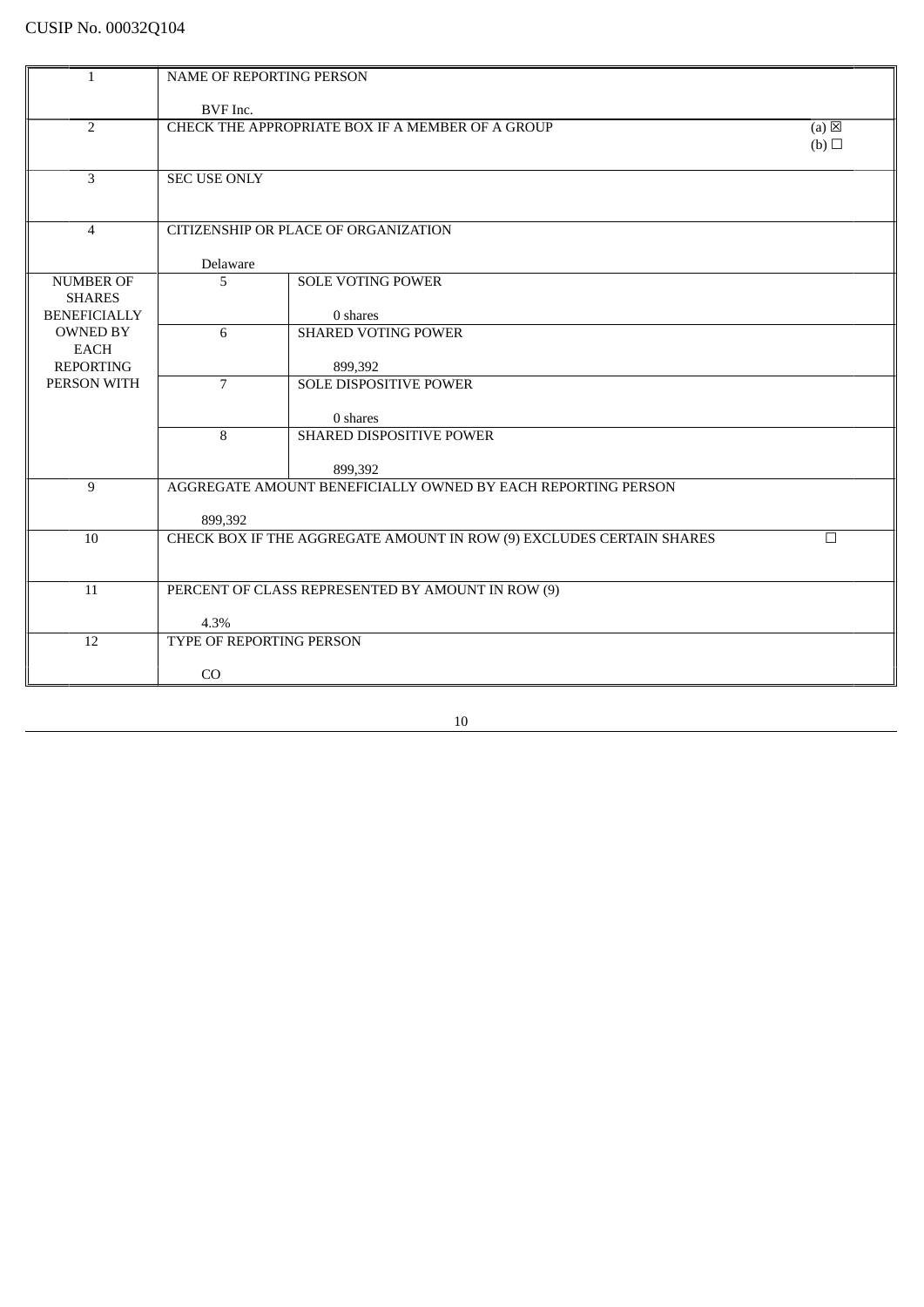|                                        | <b>NAME OF REPORTING PERSON</b> |                                                                      |                 |
|----------------------------------------|---------------------------------|----------------------------------------------------------------------|-----------------|
| 1                                      |                                 |                                                                      |                 |
|                                        | Mark N. Lampert                 |                                                                      |                 |
| $\overline{2}$                         |                                 | CHECK THE APPROPRIATE BOX IF A MEMBER OF A GROUP                     | $(a) \boxtimes$ |
|                                        |                                 |                                                                      | (b)             |
|                                        |                                 |                                                                      |                 |
| 3                                      | <b>SEC USE ONLY</b>             |                                                                      |                 |
|                                        |                                 |                                                                      |                 |
| $\overline{4}$                         |                                 | CITIZENSHIP OR PLACE OF ORGANIZATION                                 |                 |
|                                        |                                 |                                                                      |                 |
|                                        | <b>United States</b>            |                                                                      |                 |
| <b>NUMBER OF</b>                       | 5                               | <b>SOLE VOTING POWER</b>                                             |                 |
| <b>SHARES</b>                          |                                 |                                                                      |                 |
| <b>BENEFICIALLY</b><br><b>OWNED BY</b> | 6                               | 0 shares<br><b>SHARED VOTING POWER</b>                               |                 |
| <b>EACH</b>                            |                                 |                                                                      |                 |
| <b>REPORTING</b>                       |                                 | 899,392                                                              |                 |
| PERSON WITH                            | $\overline{7}$                  | <b>SOLE DISPOSITIVE POWER</b>                                        |                 |
|                                        |                                 |                                                                      |                 |
|                                        |                                 | 0 shares                                                             |                 |
|                                        | 8                               | SHARED DISPOSITIVE POWER                                             |                 |
|                                        |                                 | 899,392                                                              |                 |
| 9                                      |                                 | AGGREGATE AMOUNT BENEFICIALLY OWNED BY EACH REPORTING PERSON         |                 |
|                                        |                                 |                                                                      |                 |
|                                        | 899,392                         |                                                                      |                 |
| 10                                     |                                 | CHECK BOX IF THE AGGREGATE AMOUNT IN ROW (9) EXCLUDES CERTAIN SHARES | П               |
|                                        |                                 |                                                                      |                 |
| 11                                     |                                 | PERCENT OF CLASS REPRESENTED BY AMOUNT IN ROW (9)                    |                 |
|                                        |                                 |                                                                      |                 |
|                                        | 4.3%                            |                                                                      |                 |
| 12                                     | TYPE OF REPORTING PERSON        |                                                                      |                 |
|                                        |                                 |                                                                      |                 |
|                                        | IN                              |                                                                      |                 |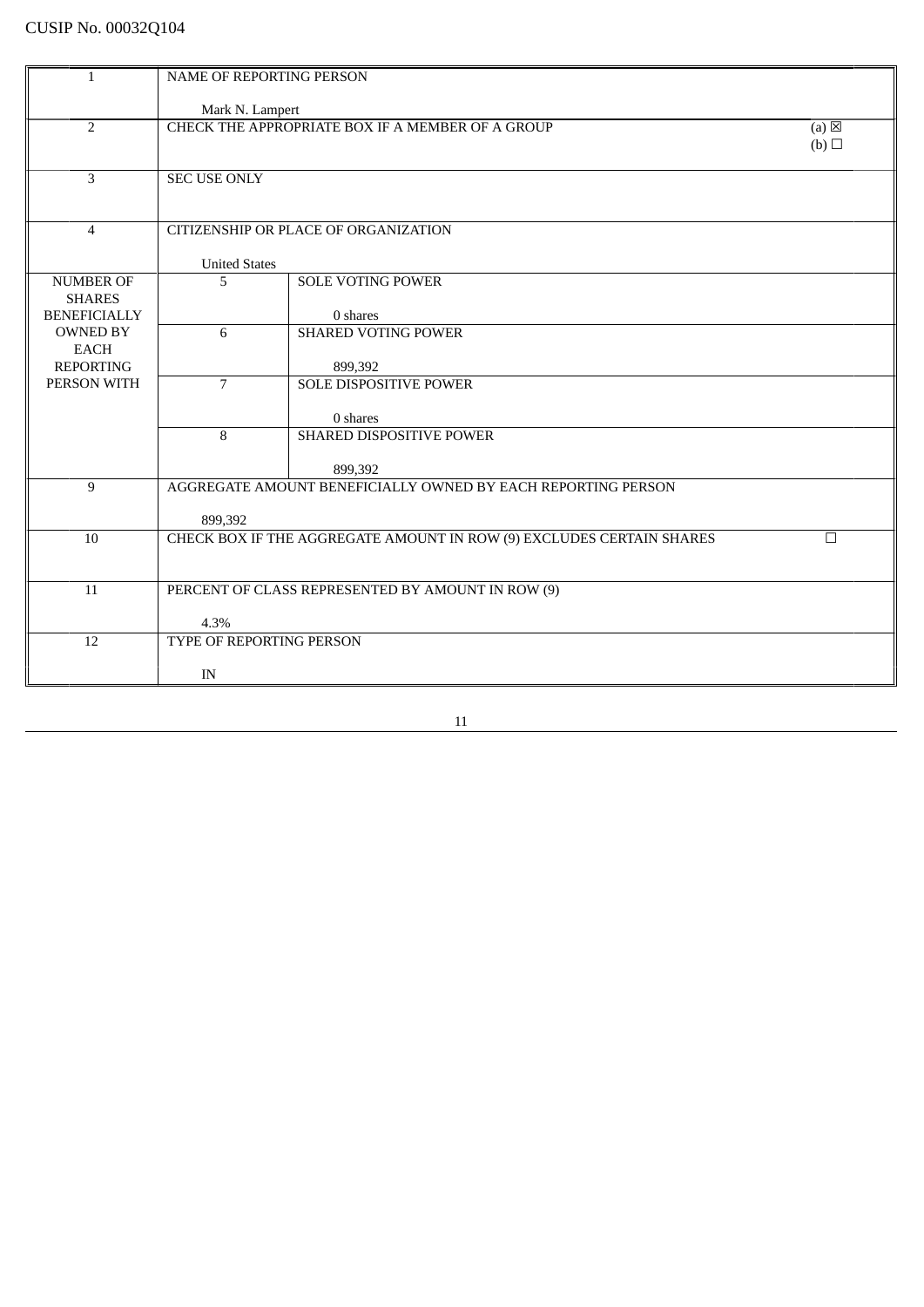| Item $1(a)$ .                                   | Name of Issuer:                                                                                                                                                  |
|-------------------------------------------------|------------------------------------------------------------------------------------------------------------------------------------------------------------------|
|                                                 | Aadi Bioscience, Inc., a Delaware corporation (the "Issuer").                                                                                                    |
| Item $1(b)$ .                                   | Address of Issuer's Principal Executive Offices:                                                                                                                 |
|                                                 | 17383 Sunset Boulevard, Suite A250<br>Pacific Palisades, CA 90272                                                                                                |
| Item $2(a)$ .<br>Item $2(b)$ .<br>Item $2(c)$ . | Name of Person Filing<br>Address of Principal Business Office or, if None, Residence<br>Citizenship                                                              |
|                                                 | Biotechnology Value Fund, L.P. ("BVF")<br>44 Montgomery St., 40th Floor<br>San Francisco, California 94104<br>Citizenship: Delaware                              |
|                                                 | BVF I GP LLC ("BVF GP")<br>44 Montgomery St., 40th Floor<br>San Francisco, California 94104<br>Citizenship: Delaware                                             |
|                                                 | Biotechnology Value Fund II, L.P. ("BVF2")<br>44 Montgomery St., 40th Floor<br>San Francisco, California 94104<br>Citizenship: Delaware                          |
|                                                 | BVF II GP LLC ("BVF2 GP")<br>44 Montgomery St., 40th Floor<br>San Francisco, California 94104<br>Citizenship: Delaware                                           |
|                                                 | Biotechnology Value Trading Fund OS LP ("Trading Fund OS")<br>PO Box 309 Ugland House<br>Grand Cayman, KY1-1104<br>Cayman Islands<br>Citizenship: Cayman Islands |
|                                                 | BVF Partners OS Ltd. ("Partners OS")<br>PO Box 309 Ugland House<br>Grand Cayman, KY1-1104<br>Cayman Islands<br>Citizenship: Cayman Islands                       |
|                                                 | BVF GP Holdings LLC ("BVF GPH")<br>44 Montgomery St., 40th Floor<br>San Francisco, California 94104<br>Citizenship: Delaware                                     |
|                                                 | BVF Partners L.P. ("Partners")<br>44 Montgomery St., 40th Floor<br>San Francisco, California 94104<br>Citizenship: Delaware                                      |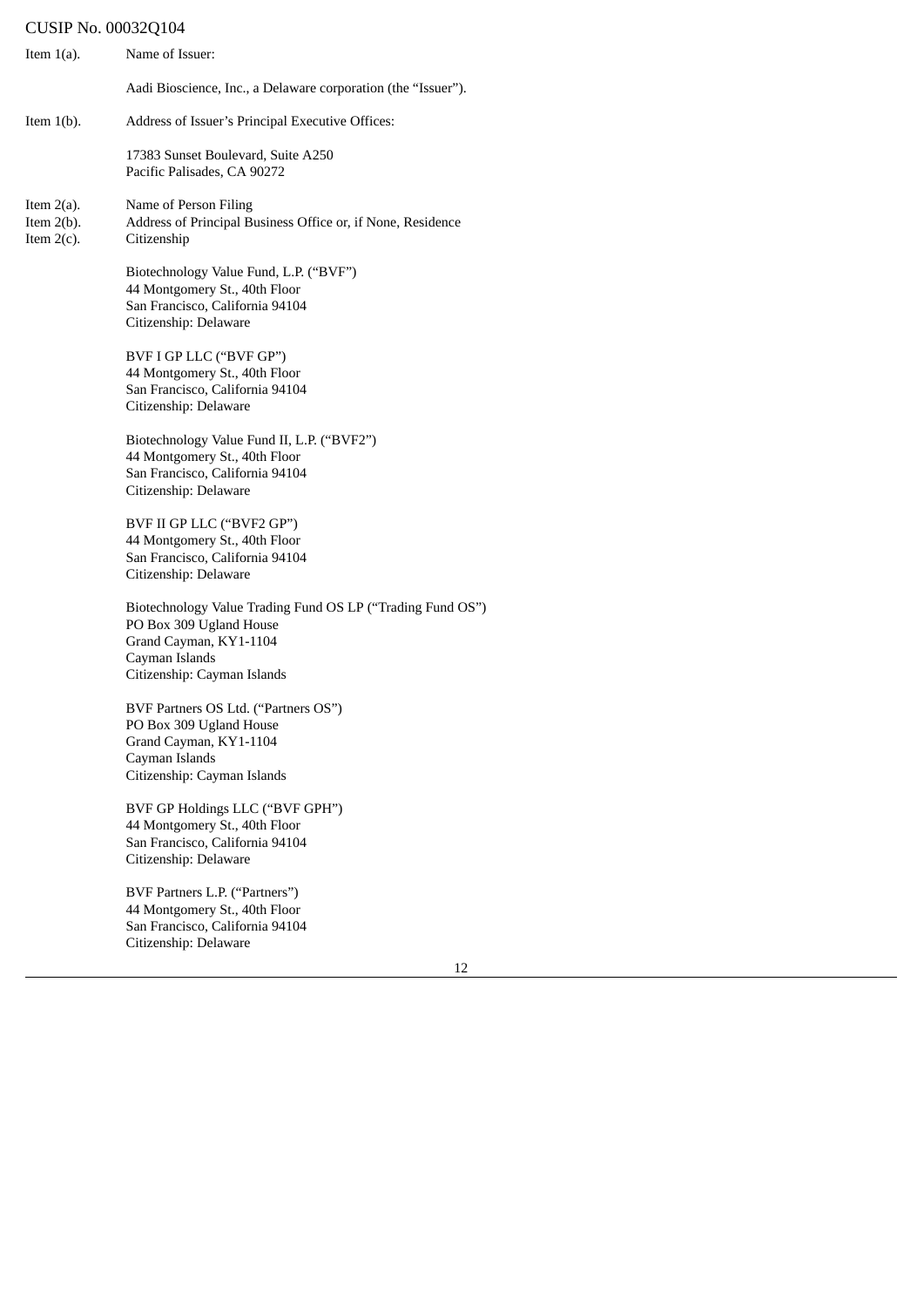|               | BVF Inc.             | 44 Montgomery St., 40th Floor<br>San Francisco, California 94104<br>Citizenship: Delaware      |                                                                                                                                                                                                     |
|---------------|----------------------|------------------------------------------------------------------------------------------------|-----------------------------------------------------------------------------------------------------------------------------------------------------------------------------------------------------|
|               |                      | 44 Montgomery St., 40th Floor<br>San Francisco, California 94104<br>Citizenship: United States | Mark N. Lampert ("Mr. Lampert")                                                                                                                                                                     |
|               |                      |                                                                                                | Each of the foregoing is referred to as a "Reporting Person" and collectively as the "Reporting Persons."                                                                                           |
| Item $2(d)$ . |                      | Title of Class of Securities:                                                                  |                                                                                                                                                                                                     |
|               |                      |                                                                                                | Common Stock, par value \$0.0001 per share (the "Shares").                                                                                                                                          |
| Item $2(e)$ . | <b>CUSIP Number:</b> |                                                                                                |                                                                                                                                                                                                     |
|               | 00032Q104            |                                                                                                |                                                                                                                                                                                                     |
| Item 3.       |                      |                                                                                                | If This Statement is Filed Pursuant to Rule $13d-1(b)$ , or $13d-2(b)$ or (c), Check Whether the Person Filing is a:                                                                                |
|               |                      | $\sqrt{x}$                                                                                     | Not applicable.                                                                                                                                                                                     |
|               | (a)                  | $\frac{1}{2}$                                                                                  | Broker or dealer registered under Section 15 of the Exchange Act.                                                                                                                                   |
|               | (b)                  | $\frac{1}{2}$                                                                                  | Bank as defined in Section $3(a)(6)$ of the Exchange Act.                                                                                                                                           |
|               | (c)                  | $\frac{1}{2}$                                                                                  | Insurance company as defined in Section $3(a)(19)$ of the Exchange Act.                                                                                                                             |
|               | (d)                  | $\frac{1}{2}$                                                                                  | Investment company registered under Section 8 of the Investment Company Act.                                                                                                                        |
|               | (e)                  | $\frac{1}{2}$                                                                                  | An investment adviser in accordance with Rule $13d-1(b)(1)(ii)(E)$ .                                                                                                                                |
|               | (f)                  | $\frac{1}{2}$                                                                                  | An employee benefit plan or endowment fund in accordance with Rule $13d-1(b)(1)(ii)(F)$ .                                                                                                           |
|               | (g)                  | $\frac{1}{2}$                                                                                  | A parent holding company or control person in accordance with Rule $13d-1(b)(1)(ii)(G)$ .                                                                                                           |
|               | (h)                  | $\frac{1}{2}$                                                                                  | A savings association as defined in Section 3(b) of the Federal Deposit Insurance Act.                                                                                                              |
|               | (i)                  | $\frac{1}{2}$                                                                                  | A church plan that is excluded from the definition of an investment company under Section $3(c)(14)$ of the<br><b>Investment Company Act.</b>                                                       |
|               | (j)                  | $\frac{1}{2}$                                                                                  | Group, in accordance with Rule $13d-1(b)(1)(ii)(J)$ .                                                                                                                                               |
|               | (k)                  | $\frac{1}{2}$                                                                                  | Group, in accordance with Rule 240.13d-1(b)(1)(ii)(K). If filing as a non-U.S. institution in accordance with<br>Rule 240.13d-1(b)(1)(ii)(J), please specify the type of institution: $\frac{1}{2}$ |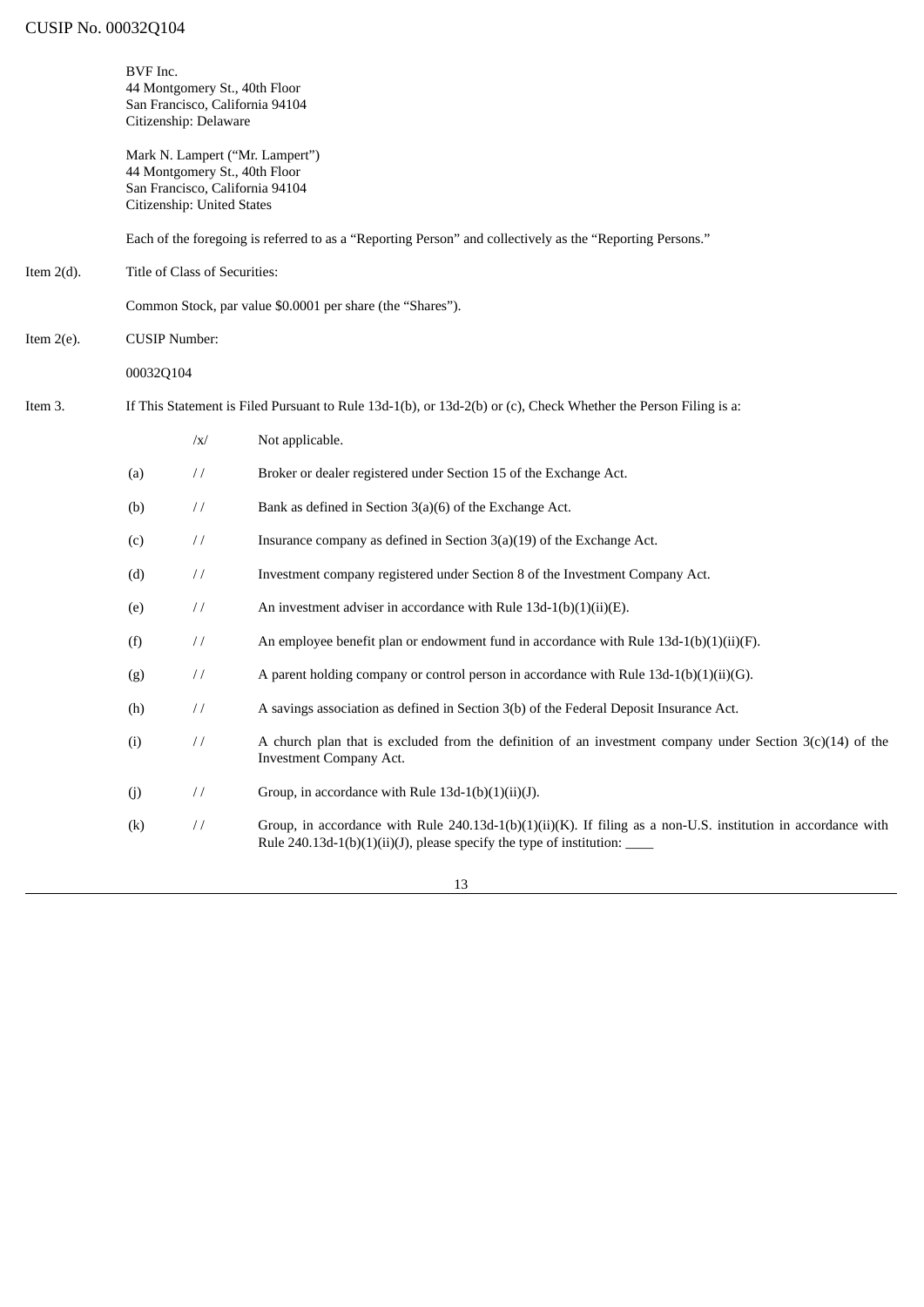Item 4. Ownership

(a) Amount beneficially owned:

As of the close of business on December 31, 2021, (i) BVF beneficially owned 465,262 Shares, (ii) BVF2 beneficially owned 367,980 Shares and (iii) Trading Fund OS beneficially owned 49,493 Shares.

BVF GP, as the general partner of BVF, may be deemed to beneficially own the 465,262 Shares beneficially owned by BVF.

BVF2 GP, as the general partner of BVF2, may be deemed to beneficially own the 367,980 Shares beneficially owned by BVF2.

Partners OS, as the general partner of Trading Fund OS, may be deemed to beneficially own the 49,493 Shares beneficially owned by Trading Fund OS.

BVF GPH, as the sole member of each of BVF GP and BVF2 GP, may be deemed to beneficially own the 833,242 Shares beneficially owned in the aggregate by BVF and BVF2.

Partners, as the investment manager of BVF, BVF2 and Trading Fund OS, and the sole member of Partners OS, may be deemed to beneficially own the 899,392 Shares beneficially owned in the aggregate by BVF, BVF2 and Trading Fund OS and held in a certain Partners managed account (the "Partners Managed Account"), including 16,657 Shares held in the Partners Managed Account.

BVF Inc., as the general partner of Partners, may be deemed to beneficially own the 899,392 Shares beneficially owned by Partners.

Mr. Lampert, as a director and officer of BVF Inc., may be deemed to beneficially own the 899,392 Shares beneficially owned by BVF Inc.

The foregoing should not be construed in and of itself as an admission by any Reporting Person as to beneficial ownership of any Shares owned by another Reporting Person. BVF GP disclaims beneficial ownership of the Shares beneficially owned by BVF. BVF2 GP disclaims beneficial ownership of the Shares beneficially owned by BVF2. Partners OS disclaims beneficial ownership of the Shares beneficially owned by Trading Fund OS. BVF GPH disclaims beneficial ownership of the Shares beneficially owned by BVF and BVF2. Each of Partners, BVF Inc. and Mr. Lampert disclaims beneficial ownership of the Shares beneficially owned by BVF, BVF2 and Trading Fund OS and held in the Partners Managed Account, and the filing of this statement shall not be construed as an admission that any such person or entity is the beneficial owner of any such securities.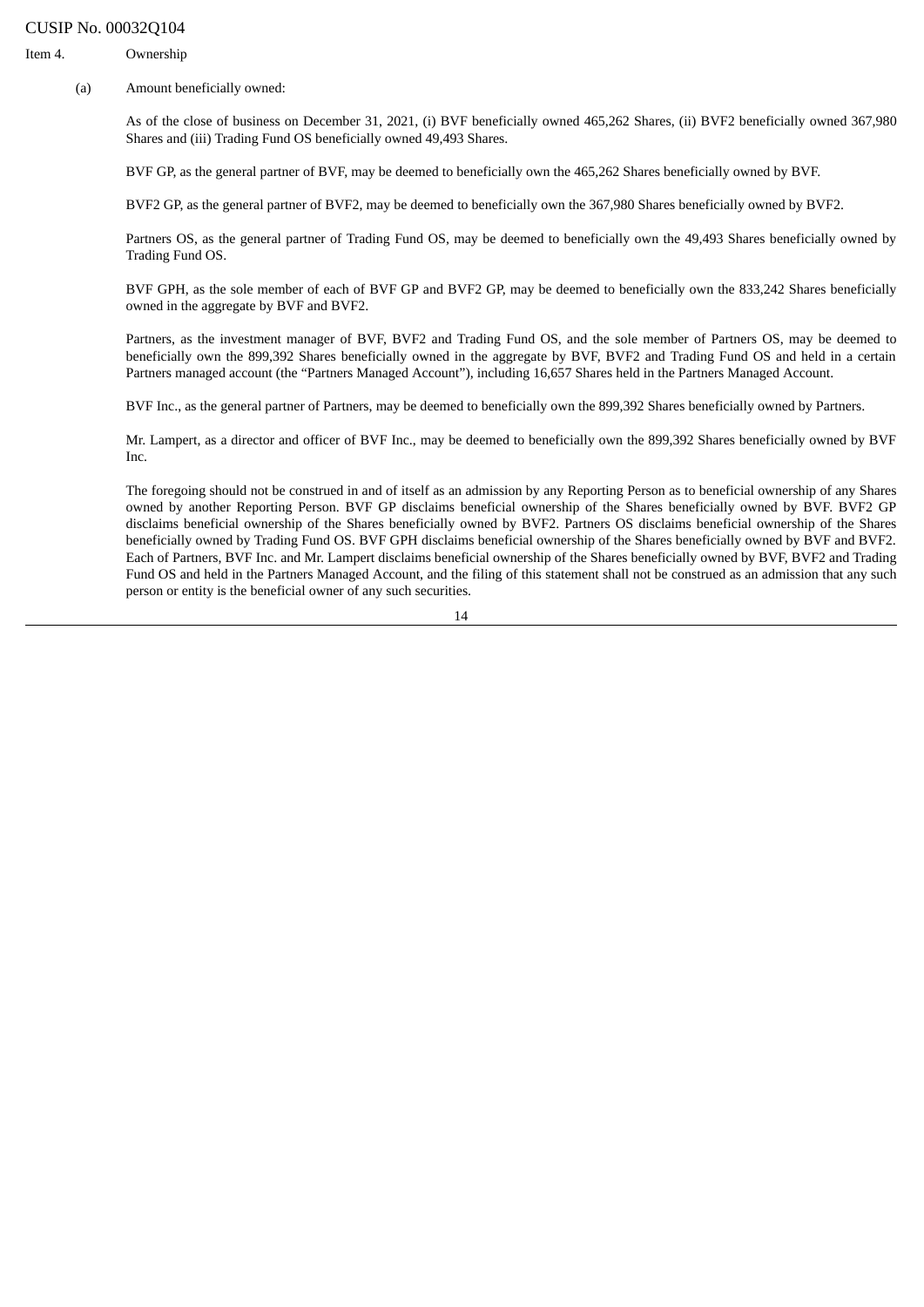(b) Percent of class:

The following percentages are based on 20,894,029 Shares outstanding, which is the total number of Shares outstanding as of November 5, 2021, as disclosed in the Issuer's Quarterly Report on Form 10-Q filed with the Securities and Exchange Commission on November 10, 2021.

As of the close of business on December 31, 2021, (i) BVF beneficially owned approximately 2.2% of the outstanding Shares, (ii) BVF2 beneficially owned approximately 1.8% of the outstanding Shares, (iii) Trading Fund OS beneficially owned less than 1% of the outstanding Shares, (iv) BVF GP may be deemed to beneficially own approximately 2.2% of the outstanding Shares, (v) BVF2 GP may be deemed to beneficially own approximately 1.8% of the outstanding Shares, (vi) Partners OS may be deemed to beneficially own less than 1% of the outstanding Shares, (vii) BVF GPH may be deemed to beneficially own approximately 4.0% of the outstanding Shares and (viii) each of Partners, BVF Inc. and Mr. Lampert may be deemed to beneficially own approximately 4.3% of the outstanding Shares (less than 1% of the outstanding Shares are held in the Partners Managed Account).

- (c) Number of shares as to which such person has:
- (i) Sole power to vote or to direct the vote

See Cover Pages Items 5-9.

(ii) Shared power to vote or to direct the vote

See Cover Pages Items 5-9.

(iii) Sole power to dispose or to direct the disposition of

See Cover Pages Items 5-9.

(iv) Shared power to dispose or to direct the disposition of

See Cover Pages Items 5-9.

Item 5. Ownership of Five Percent or Less of a Class.

If this statement is being filed to report the fact that as of the date hereof the reporting person has ceased to be the beneficial owner of more than five percent of the class of securities, check the following [X].

Item 6. Ownership of More than Five Percent on Behalf of Another Person.

Not Applicable.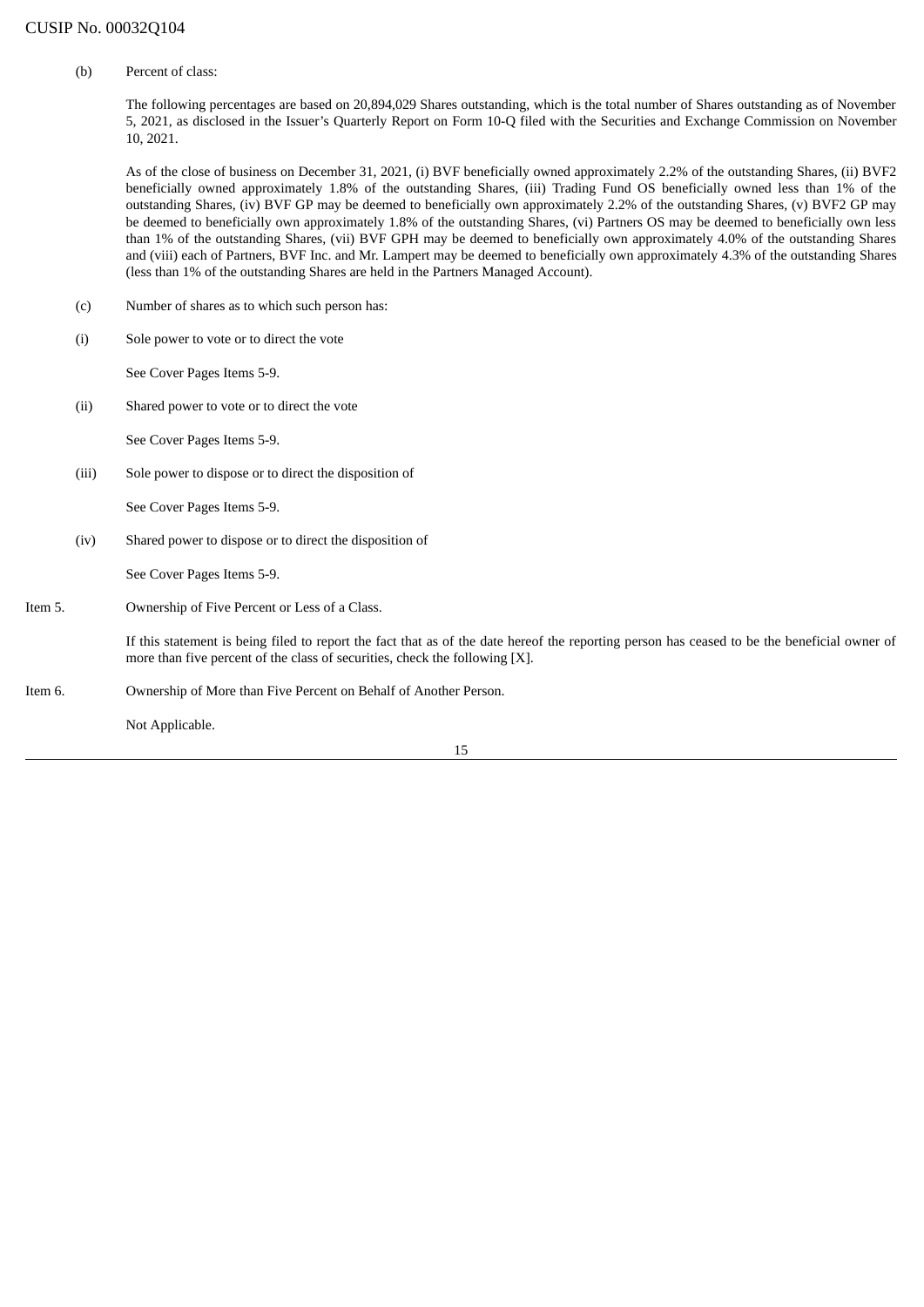| Item 7.  | Identification and Classification of the Subsidiary That Acquired the Security Being Reported on by the Parent Holding Company or<br>Control Person. |
|----------|------------------------------------------------------------------------------------------------------------------------------------------------------|
|          | Not Applicable.                                                                                                                                      |
| Item 8.  | Identification and Classification of Members of the Group.                                                                                           |
|          | See Exhibit 99.1 to the Schedule 13G filed with the Securities and Exchange Commission on September 7, 2021.                                         |
| Item 9.  | Notice of Dissolution of Group.                                                                                                                      |
|          | Not Applicable.                                                                                                                                      |
| Item 10. | Certifications.                                                                                                                                      |
|          | By signing below each of the undersigned certifies that, to the best of its knowledge and belief, the securities referred to above were not          |

16

acquired and are not held for the purpose of or with the effect of changing or influencing the control of the issuer of the securities and were not acquired

and are not held in connection with or as a participant in any transaction having that purpose or effect.